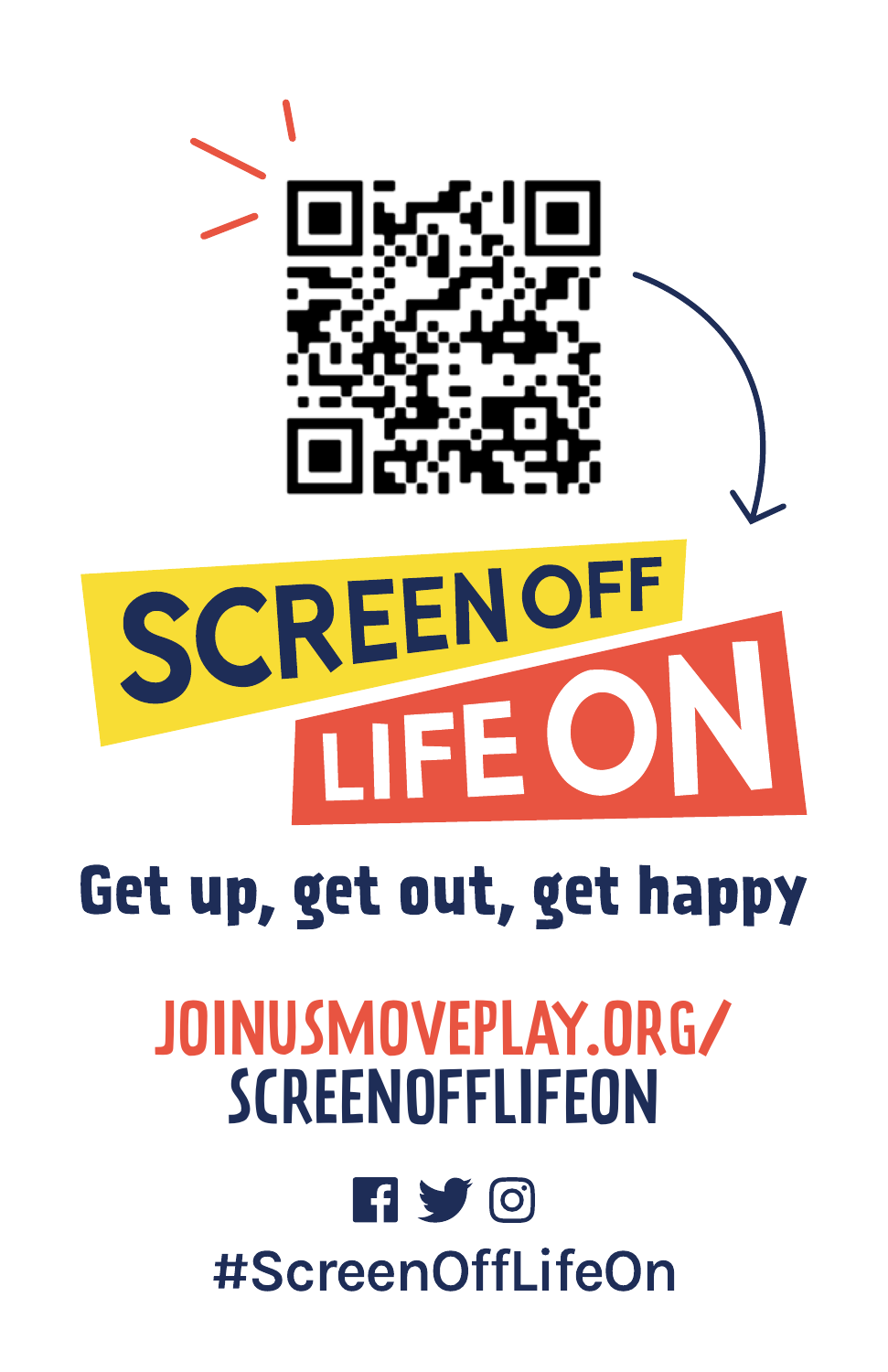

This tiny guide includes everything you need to **live your best life** on and off screens, find the right balance for you and be healthier and happier!

 $\times$ 

**LET'S MOVE LET'S PLAY!**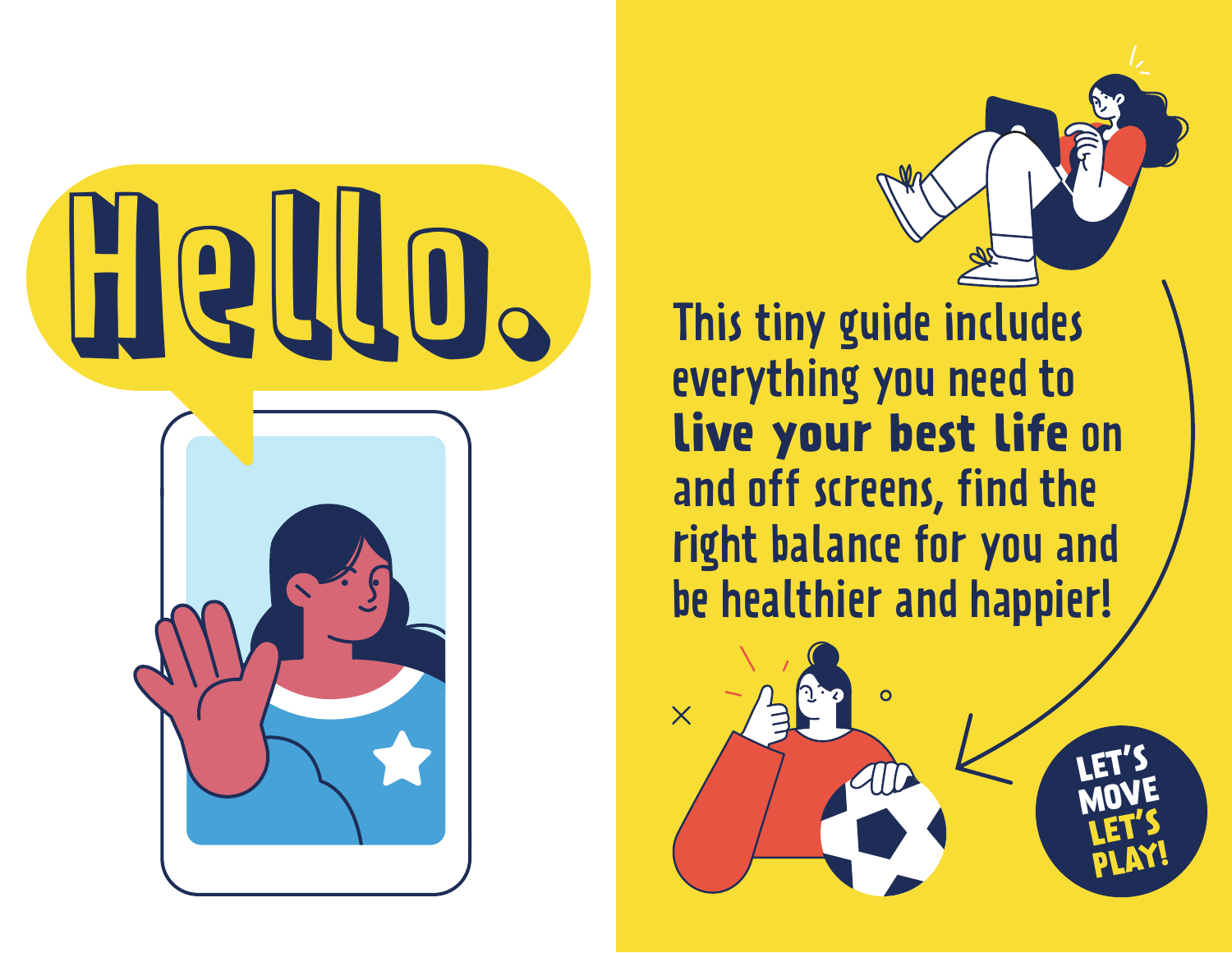

**The JU:MP family are here to help you find different ways to swap some time on screens and get up, get out and get happy off screen...**

\*Always ask a parent/ carer for permission before you set off. For more information visit joinusmoveplay.org/ besafe

**Swap 30 minutes on your phone for a walk outside with your family or a friend.\* Swap 30 minutes of 2 being on any screen for skipping in your home, garden or local park. Swap 20 minutes of TV for dancing to music. 1 3** Here's some ideas to help you **FEEL GOOD** and **MOVE MORE**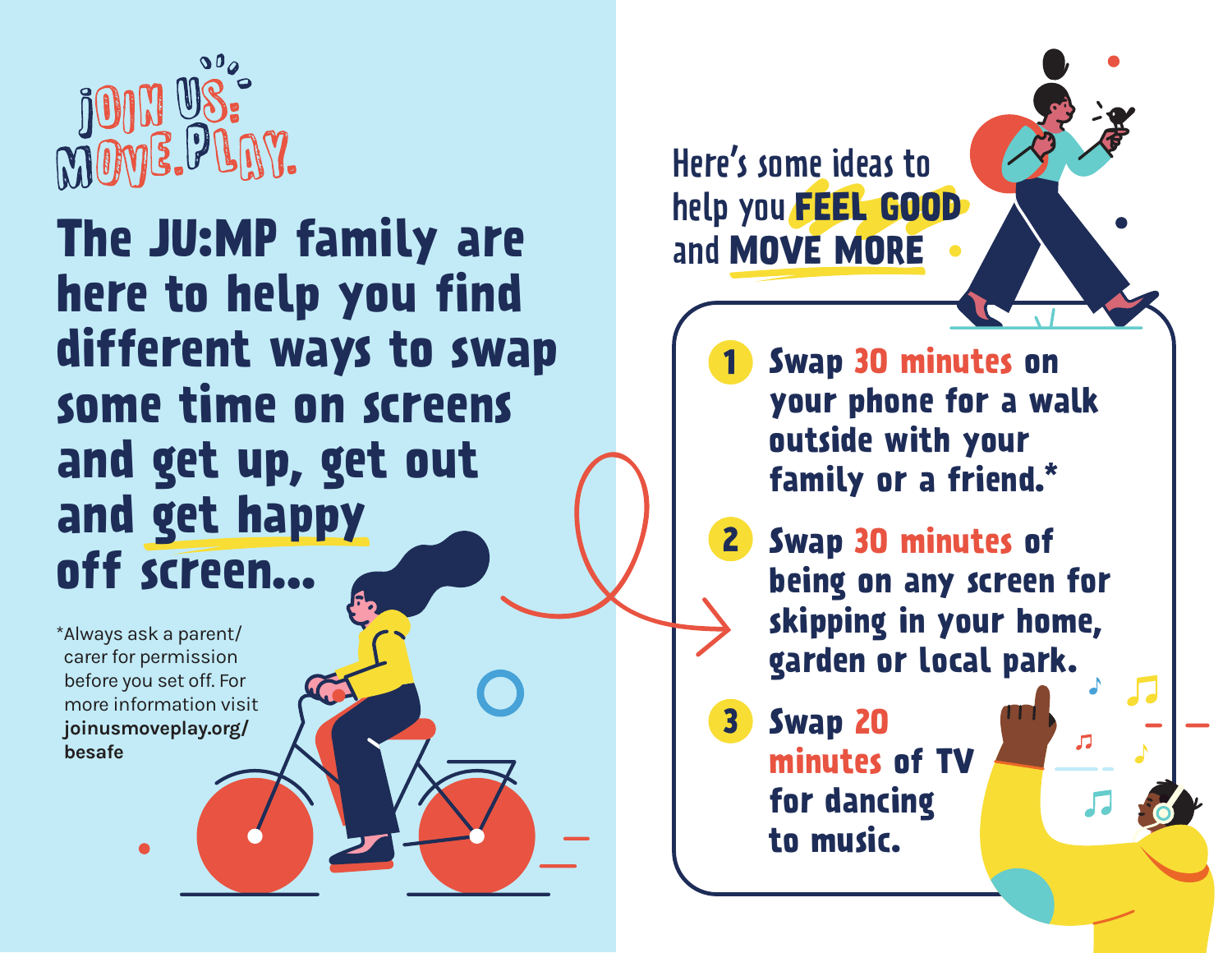





- **What's on:** 
	- **FREE activities and events.**
- **Outdoor play ideas by children in Bradford.**
- **Our online Find your Fun game.**
- **The JU:MP Family Facebook group to connect with other families and parents in Bradford.**